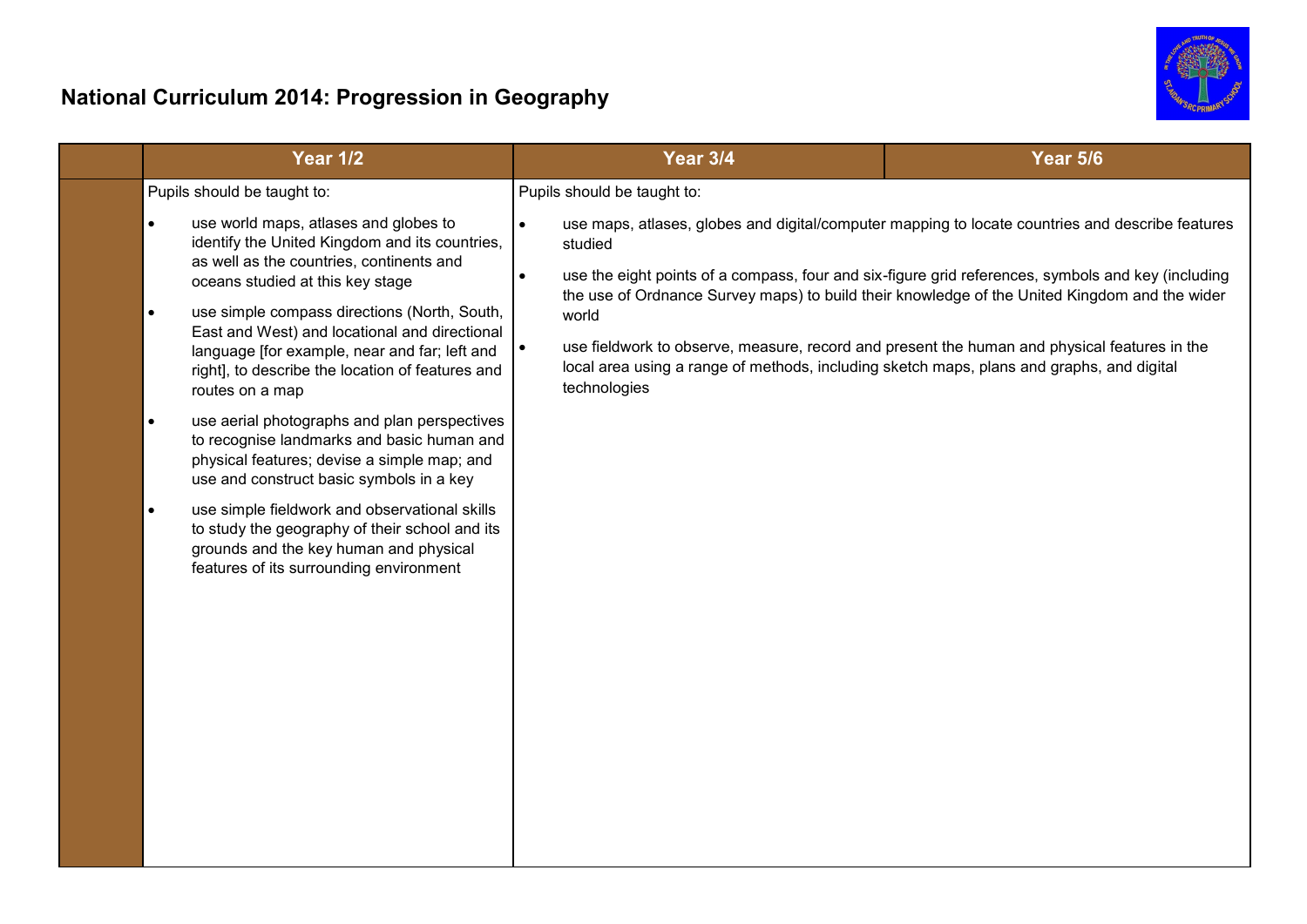

|                              |           | <b>Year 1/2</b>                                                            | <b>Year 3/4</b>                                                                                                     | <b>Year 5/6</b>                                                                                                                                         |  |
|------------------------------|-----------|----------------------------------------------------------------------------|---------------------------------------------------------------------------------------------------------------------|---------------------------------------------------------------------------------------------------------------------------------------------------------|--|
|                              |           | For instance:                                                              | For instance:                                                                                                       | For instance:                                                                                                                                           |  |
|                              |           | Gather information                                                         | Gather information                                                                                                  | Gather information                                                                                                                                      |  |
|                              |           | Use basic observational skills                                             | Ask geographical questions                                                                                          | Select appropriate methods for data collection such                                                                                                     |  |
|                              |           | Carry out a small survey of the local area/school                          | Use a simple database to present findings from                                                                      | as interviews,                                                                                                                                          |  |
|                              |           | Draw simple features                                                       | fieldwork                                                                                                           | Use a database to interrogate/amend information<br>collected,<br>Use graphs to display data collected<br>Evaluate the quality of evidence collected and |  |
|                              |           | Ask and respond to basic geographical questions                            | Record findings from fieldtrips<br>Use a database to present findings                                               |                                                                                                                                                         |  |
|                              |           | Ask a familiar person prepared questions                                   |                                                                                                                     |                                                                                                                                                         |  |
| Fieldwork                    |           | Use a pro-forma to collect data e.g. tally survey                          | Use appropriate terminology                                                                                         | suggest improvements                                                                                                                                    |  |
|                              |           |                                                                            |                                                                                                                     |                                                                                                                                                         |  |
| and  <br>Geographical Skills |           | Sketching                                                                  | Sketching                                                                                                           | Sketching                                                                                                                                               |  |
|                              | Fieldwork | Create plans and raw simple features in their<br>familiar environment      | Draw an annotated sketch from observation<br>including descriptive / explanatory labels and<br>indicating direction | Evaluate their sketch against set criteria and<br><i>improve it</i>                                                                                     |  |
|                              |           | Add labels onto a sketch map, map or photograph<br>of features             |                                                                                                                     | Use sketches as evidence in an investigation.<br>select field sketching from a variety of techniques                                                    |  |
|                              |           |                                                                            | Audio/Visual                                                                                                        | Annotate sketches to describe and explain                                                                                                               |  |
|                              |           | Audio/Visual                                                               | Select views to photograph<br>Add titles and labels giving date and location<br>information                         | geographical processes and patterns                                                                                                                     |  |
|                              |           | Recognise a photo or a video as a record of what<br>has been seen or heard |                                                                                                                     | Audio/Visual                                                                                                                                            |  |
|                              |           | Use a camera in the field to help to record what is<br>seen                | Consider how photo's provide useful evidence use a<br>camera independently                                          | Make a judgement about the best angle or<br>viewpoint when taking an image or completing a<br>sketch                                                    |  |
|                              |           |                                                                            | Locate position of a photo on a map                                                                                 |                                                                                                                                                         |  |
|                              |           |                                                                            |                                                                                                                     | Use photographic evidence in their investigations                                                                                                       |  |
|                              |           |                                                                            |                                                                                                                     | Evaluate the usefulness of the images                                                                                                                   |  |
|                              |           |                                                                            |                                                                                                                     |                                                                                                                                                         |  |
|                              |           |                                                                            |                                                                                                                     |                                                                                                                                                         |  |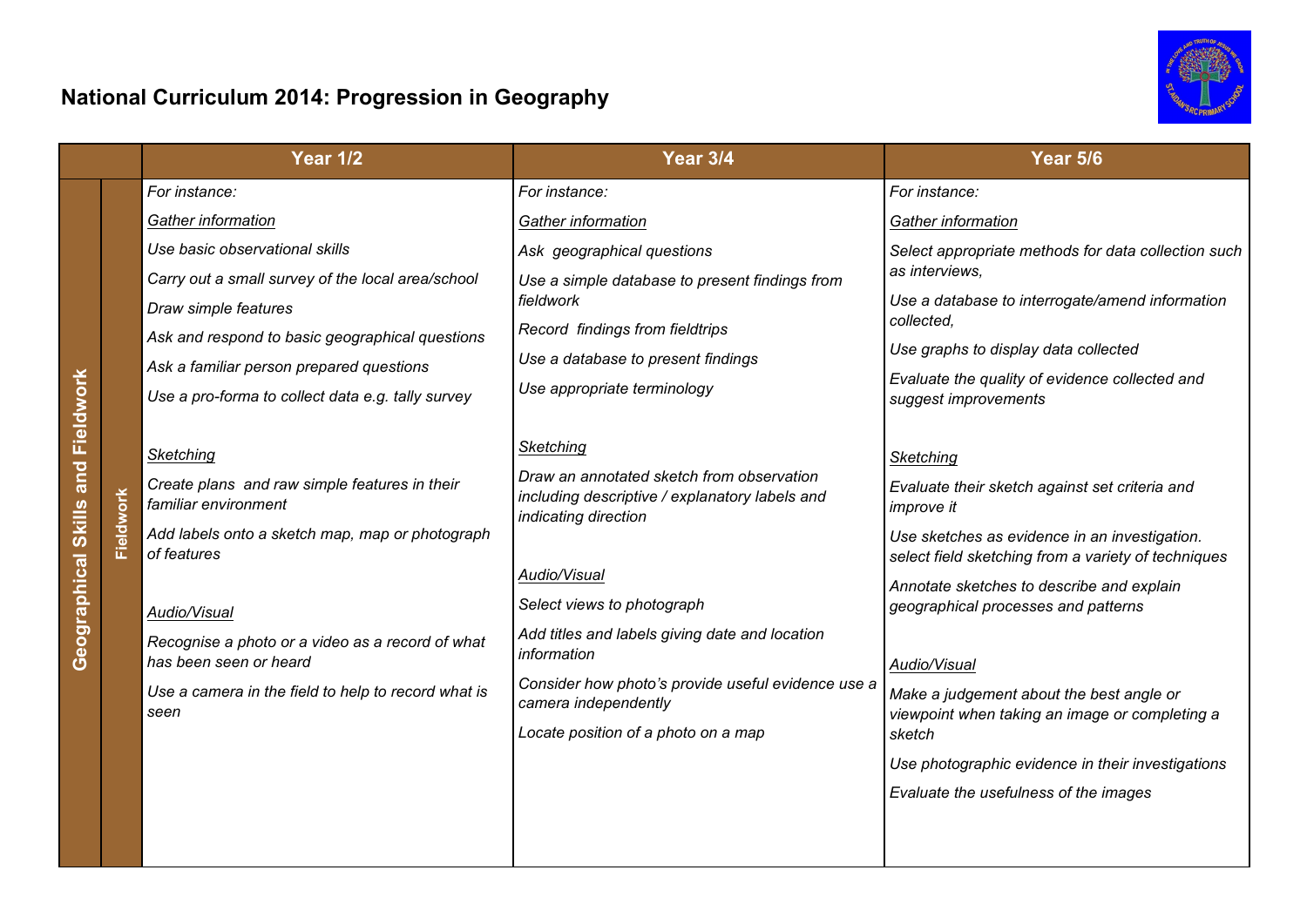

|                                                                                       |                                          | <b>Year 1/2</b>                                                                                                                                                                                                                                                                                                                                      |                                                                                                                                                                                                                                                                                                                                                                | <b>Year 3/4</b>                                                                                                                                                                                                                                                                                                                                |                                                                                                                                                                                                                                                                                                                                                                                                                                                                                           | <b>Year 5/6</b>                                                                                                                                                                                                                                                                                                             |                                                                                                                                                                                                                                                                                                                                                                                                                                          |
|---------------------------------------------------------------------------------------|------------------------------------------|------------------------------------------------------------------------------------------------------------------------------------------------------------------------------------------------------------------------------------------------------------------------------------------------------------------------------------------------------|----------------------------------------------------------------------------------------------------------------------------------------------------------------------------------------------------------------------------------------------------------------------------------------------------------------------------------------------------------------|------------------------------------------------------------------------------------------------------------------------------------------------------------------------------------------------------------------------------------------------------------------------------------------------------------------------------------------------|-------------------------------------------------------------------------------------------------------------------------------------------------------------------------------------------------------------------------------------------------------------------------------------------------------------------------------------------------------------------------------------------------------------------------------------------------------------------------------------------|-----------------------------------------------------------------------------------------------------------------------------------------------------------------------------------------------------------------------------------------------------------------------------------------------------------------------------|------------------------------------------------------------------------------------------------------------------------------------------------------------------------------------------------------------------------------------------------------------------------------------------------------------------------------------------------------------------------------------------------------------------------------------------|
|                                                                                       |                                          | For instance:                                                                                                                                                                                                                                                                                                                                        | For instance:                                                                                                                                                                                                                                                                                                                                                  | For instance:                                                                                                                                                                                                                                                                                                                                  | For instance:                                                                                                                                                                                                                                                                                                                                                                                                                                                                             | For instance:                                                                                                                                                                                                                                                                                                               | For instance:                                                                                                                                                                                                                                                                                                                                                                                                                            |
| continued<br>Fieldwork<br>$\overline{\mathsf{land}}$<br><b>Skills</b><br>Geographical |                                          | Using maps                                                                                                                                                                                                                                                                                                                                           | Using maps                                                                                                                                                                                                                                                                                                                                                     | Using maps                                                                                                                                                                                                                                                                                                                                     | Using maps                                                                                                                                                                                                                                                                                                                                                                                                                                                                                | Using maps                                                                                                                                                                                                                                                                                                                  | Using maps                                                                                                                                                                                                                                                                                                                                                                                                                               |
|                                                                                       |                                          | Use a simple picture map to<br>move around the school                                                                                                                                                                                                                                                                                                | Follow a route on a map<br>Use simple compass                                                                                                                                                                                                                                                                                                                  | Follow a route on a map<br>with some accuracy                                                                                                                                                                                                                                                                                                  | Follow a route on a large<br>scale map                                                                                                                                                                                                                                                                                                                                                                                                                                                    | Compare maps with aerial<br>photographs                                                                                                                                                                                                                                                                                     | Follow a short route on a<br>OS map                                                                                                                                                                                                                                                                                                                                                                                                      |
|                                                                                       |                                          | Use relative vocabulary<br>such as bigger, smaller,<br>like, dislike                                                                                                                                                                                                                                                                                 | directions (North, South,<br>East, West)<br>Use aerial photographs and<br>plan perspectives to<br>recognise landmarks and<br>basic human and physical<br>features                                                                                                                                                                                              | Locate places using a range<br>of maps including OS &<br>digital<br>Begin to match boundaries<br>(e.g. find same boundary of<br>a country on different scale<br>maps)                                                                                                                                                                          | Locate places on a range of<br>maps (variety of scales)                                                                                                                                                                                                                                                                                                                                                                                                                                   | Select a map for a specific<br>purpose                                                                                                                                                                                                                                                                                      | Describe the features<br>shown on an OS map                                                                                                                                                                                                                                                                                                                                                                                              |
|                                                                                       | <b>Skills</b><br>$\overline{\mathbf{z}}$ | Use directional language<br>such as near and far, up<br>and down, left and right,<br>forwards and backwards                                                                                                                                                                                                                                          |                                                                                                                                                                                                                                                                                                                                                                |                                                                                                                                                                                                                                                                                                                                                | Identify features on an<br>aerial photograph, digital or<br>computer map<br>Begin to use 8 figure<br>compass and four figure<br>grid references to identify<br>features on a map<br>Map knowledge<br>Locate Europe on a large<br>scale map or globe,<br>Name and locate countries<br>in Europe (including Russia)<br>and their capitals cities<br><b>Making maps</b><br>Recognise and use OS map<br>symbols, including<br>completion of a key and<br>understanding why it is<br>important | Begin to use atlases to find<br>out other information (e.g.<br><i>temperature)</i><br>Find and recognise places<br>on maps of different scales                                                                                                                                                                              | Use atlases to find out data<br>about other places<br>Use 8 figure compass and<br>6 figure grid reference<br>accurately<br>Use lines of longitude and<br>latitude on maps<br>Map knowledge<br>Locate the world's<br>countries on a variety of<br>maps, including the areas<br>studied throughout the Key<br><b>Stages</b><br><b>Making maps</b><br>Draw plans of increasing<br>complexity<br>Begin to use and<br>recognise atlas symbols |
|                                                                                       |                                          | Map knowledge<br>Use world maps to identify<br>the UK in its position in the<br>world.<br>Use maps to locate the four<br>countries and capital cities<br>of UK and its surrounding<br>seas<br><b>Making maps</b><br>Draw basic maps, including<br>appropriate symbols and<br>pictures to represent places<br>or features<br>Use photographs and maps | Map knowledge<br>Locate and name on a<br>world map and globe the<br>seven continents and five<br>oceans.<br>Locate on a globe and<br>world map the hot and cold<br>areas of the world including<br>the Equator and the North<br>and South Poles<br><b>Making maps</b><br>Draw or make a map of real<br>or imaginary places (e.g.<br>add detail to a sketch map | Use 4 figure compasses,<br>and letter/number<br>co-ordinates to identify<br>features on a map<br>Map knowledge<br>Locate the UK on a variety<br>of different scale maps<br>Name & locate the counties<br>and cities of the UK<br><b>Making maps</b><br>Try to make a map of a<br>short route experiences,<br>with features in current<br>order |                                                                                                                                                                                                                                                                                                                                                                                                                                                                                           | Use 8 figure compasses,<br>begin to use 6 figure grid<br>references.<br>Map knowledge<br>Locate the world's<br>countries, focus on North &<br>South America<br>Identify the position and<br>significance of lines of<br>longitude & latitude<br><b>Making maps</b><br>Draw a variety of thematic<br>maps based on their own |                                                                                                                                                                                                                                                                                                                                                                                                                                          |
|                                                                                       |                                          | to identify features                                                                                                                                                                                                                                                                                                                                 | from aerial photograph)<br>Use and construct basic<br>symbols in a key                                                                                                                                                                                                                                                                                         | Create a simple scale<br>drawing<br>Use standard symbols, and<br>understand the importance<br>of a key                                                                                                                                                                                                                                         | Draw a sketch map from a<br>high viewpoint                                                                                                                                                                                                                                                                                                                                                                                                                                                | data<br>Draw a sketch map using<br>symbols and a key,<br>Use and recognise OS map<br>symbols regularly                                                                                                                                                                                                                      |                                                                                                                                                                                                                                                                                                                                                                                                                                          |